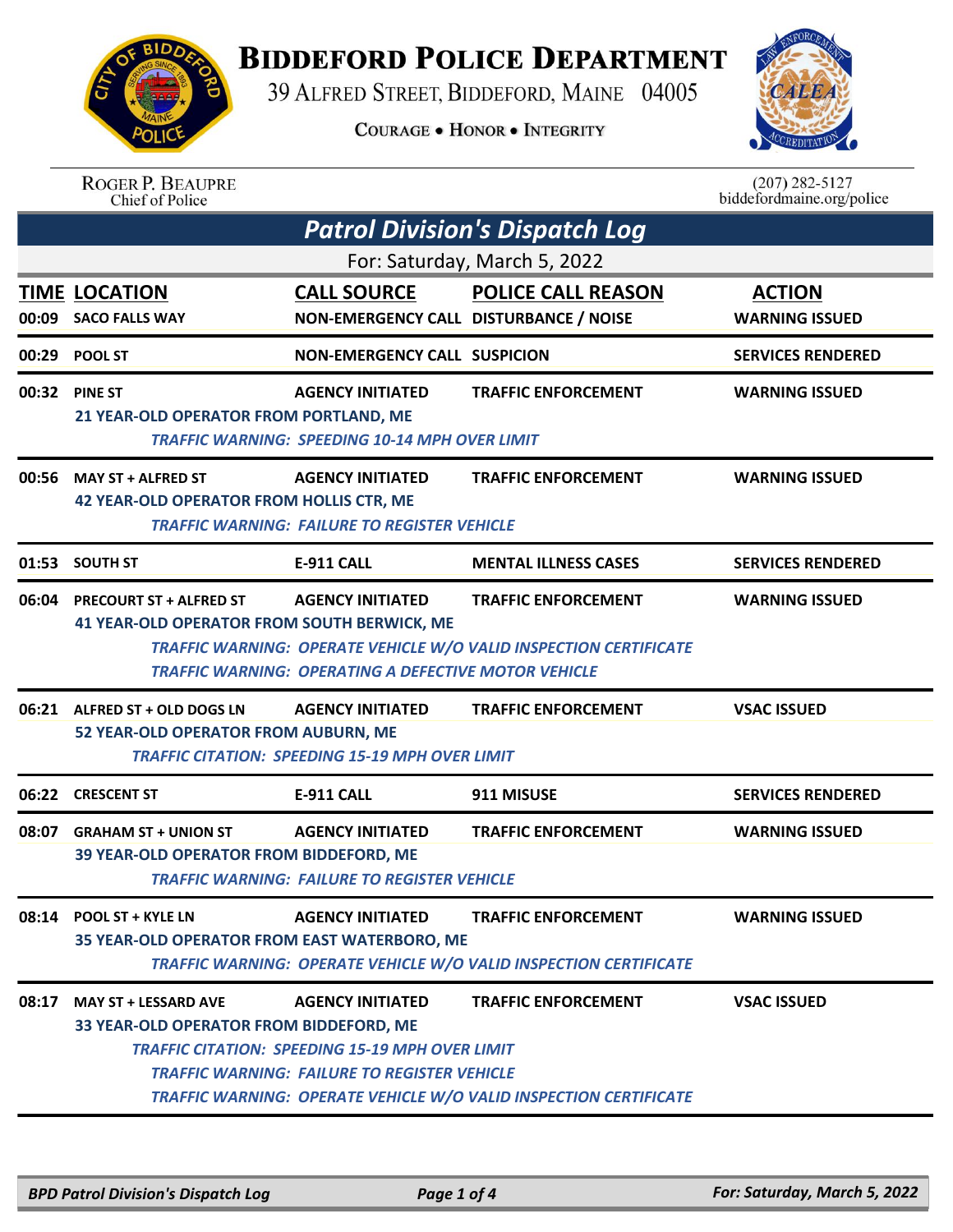| 08:38 | <b>TIME LOCATION</b><br><b>ELM ST</b><br><b>62 YEAR-OLD OPERATOR FROM BIDDEFORD, ME</b> | <b>CALL SOURCE</b><br><b>AGENCY INITIATED</b>                                    | <b>POLICE CALL REASON</b><br><b>TRAFFIC ENFORCEMENT</b>                                                                                         | <b>ACTION</b><br><b>WARNING ISSUED</b> |
|-------|-----------------------------------------------------------------------------------------|----------------------------------------------------------------------------------|-------------------------------------------------------------------------------------------------------------------------------------------------|----------------------------------------|
|       |                                                                                         |                                                                                  | <b>TRAFFIC WARNING: FAILING TO NOTIFY STATE OF NAME AND ADDRESS CHANGE</b><br>TRAFFIC WARNING: OPERATE VEHICLE W/O VALID INSPECTION CERTIFICATE |                                        |
| 08:46 | <b>GUINEA RD</b><br>24 YEAR-OLD OPERATOR FROM SACO, ME                                  | <b>AGENCY INITIATED</b><br><b>TRAFFIC WARNING: SPEEDING 15-19 MPH OVER LIMIT</b> | <b>TRAFFIC ENFORCEMENT</b>                                                                                                                      | <b>WARNING ISSUED</b>                  |
| 08:47 | <b>MAIN ST</b><br>52 YEAR-OLD OPERATOR FROM LYMAN, ME                                   | <b>AGENCY INITIATED</b><br><b>TRAFFIC WARNING: SPEEDING 10-14 MPH OVER LIMIT</b> | <b>TRAFFIC ENFORCEMENT</b>                                                                                                                      | <b>WARNING ISSUED</b>                  |
| 08:48 | <b>BACON ST</b>                                                                         | <b>AGENCY INITIATED</b>                                                          | <b>PAPERWORK</b>                                                                                                                                | <b>PAPERWORK NOT SERVED</b>            |
| 08:49 | POOL ST + HIGH ST<br><b>40 YEAR-OLD OPERATOR FROM BIDDEFORD, ME</b>                     | <b>AGENCY INITIATED</b>                                                          | <b>TRAFFIC ENFORCEMENT</b><br>TRAFFIC WARNING: OPERATE VEHICLE W/O VALID INSPECTION CERTIFICATE                                                 | <b>WARNING ISSUED</b>                  |
| 08:57 | <b>RAYMOND ST</b>                                                                       | <b>AGENCY INITIATED</b>                                                          | <b>PAPERWORK</b>                                                                                                                                | <b>PAPERWORK NOT SERVED</b>            |
|       | 09:02 ALFRED ST + BIRCH ST<br><b>66 YEAR-OLD OPERATOR FROM SCARBOROUGH, ME</b>          | <b>AGENCY INITIATED</b><br><b>TRAFFIC WARNING: SPEEDING 15-19 MPH OVER LIMIT</b> | <b>TRAFFIC ENFORCEMENT</b>                                                                                                                      | <b>WARNING ISSUED</b>                  |
| 09:19 | <b>ALFRED ST</b>                                                                        | NON-EMERGENCY CALL TRESPASSING                                                   |                                                                                                                                                 | <b>SERVICES RENDERED</b>               |
| 09:39 | PINE ST + MAPLE ST<br><b>30 YEAR-OLD OPERATOR FROM SACO, ME</b>                         | <b>AGENCY INITIATED</b>                                                          | <b>TRAFFIC ENFORCEMENT</b><br>TRAFFIC WARNING: OPERATE VEHICLE W/O VALID INSPECTION CERTIFICATE                                                 | <b>WARNING ISSUED</b>                  |
|       | 09:43 ELM ST                                                                            | <b>AGENCY INITIATED</b>                                                          | <b>TRAFFIC ENFORCEMENT</b>                                                                                                                      | <b>WARNING ISSUED</b>                  |
|       | 09:50 ELM ST                                                                            | <b>NON-EMERGENCY CALL ALARM - POLICE</b>                                         |                                                                                                                                                 | <b>BUILDING CHECK/SECURE</b>           |
|       | 09:51 CHADWICK PL                                                                       | <b>NON-EMERGENCY CALL ALARM - POLICE</b>                                         |                                                                                                                                                 | <b>FALSE ALARM</b>                     |
| 09:52 | <b>MAIN ST</b>                                                                          | <b>NON-EMERGENCY CALL ALARM - POLICE</b>                                         |                                                                                                                                                 | <b>FALSE ALARM</b>                     |
|       | 09:52 HAZEL ST                                                                          | <b>NON-EMERGENCY CALL ALARM - POLICE</b>                                         |                                                                                                                                                 | <b>BUILDING CHECK/SECURE</b>           |
| 10:04 | <b>MAIN ST</b>                                                                          | NON-EMERGENCY CALL TRESPASSING                                                   |                                                                                                                                                 | <b>TRANSPORT TO HOSPITAL</b>           |
| 10:23 | <b>BACON ST</b>                                                                         |                                                                                  | NON-EMERGENCY CALL ARTICLES LOST/FOUND                                                                                                          | <b>REPORT TAKEN</b>                    |
|       | 10:25 POOL ST                                                                           | <b>E-911 CALL</b>                                                                | <b>VEHICLE CRASH - POLICE ONLY</b>                                                                                                              | <b>STATE FORM TAKEN</b>                |
| 11:09 | <b>ALFRED ST</b>                                                                        | <b>WALK-IN AT STATION</b>                                                        | <b>PAPERWORK</b>                                                                                                                                | <b>PAPERWORK SERVED</b>                |
| 11:17 | <b>BOULDER WAY</b>                                                                      | NON-EMERGENCY CALL FRAUD / SCAM                                                  |                                                                                                                                                 | <b>REPORT TAKEN</b>                    |
|       | 11:47 SOUTH ST                                                                          | NON-EMERGENCY CALL DISTURBANCE / NOISE                                           |                                                                                                                                                 | <b>SERVICES RENDERED</b>               |
|       | 11:56 ALFRED ST                                                                         | <b>RADIO</b>                                                                     | <b>DISABLED VEHICLE</b>                                                                                                                         | <b>GONE ON ARRIVAL</b>                 |

*BPD Patrol Division's Dispatch Log Page 2 of 4 For: Saturday, March 5, 2022*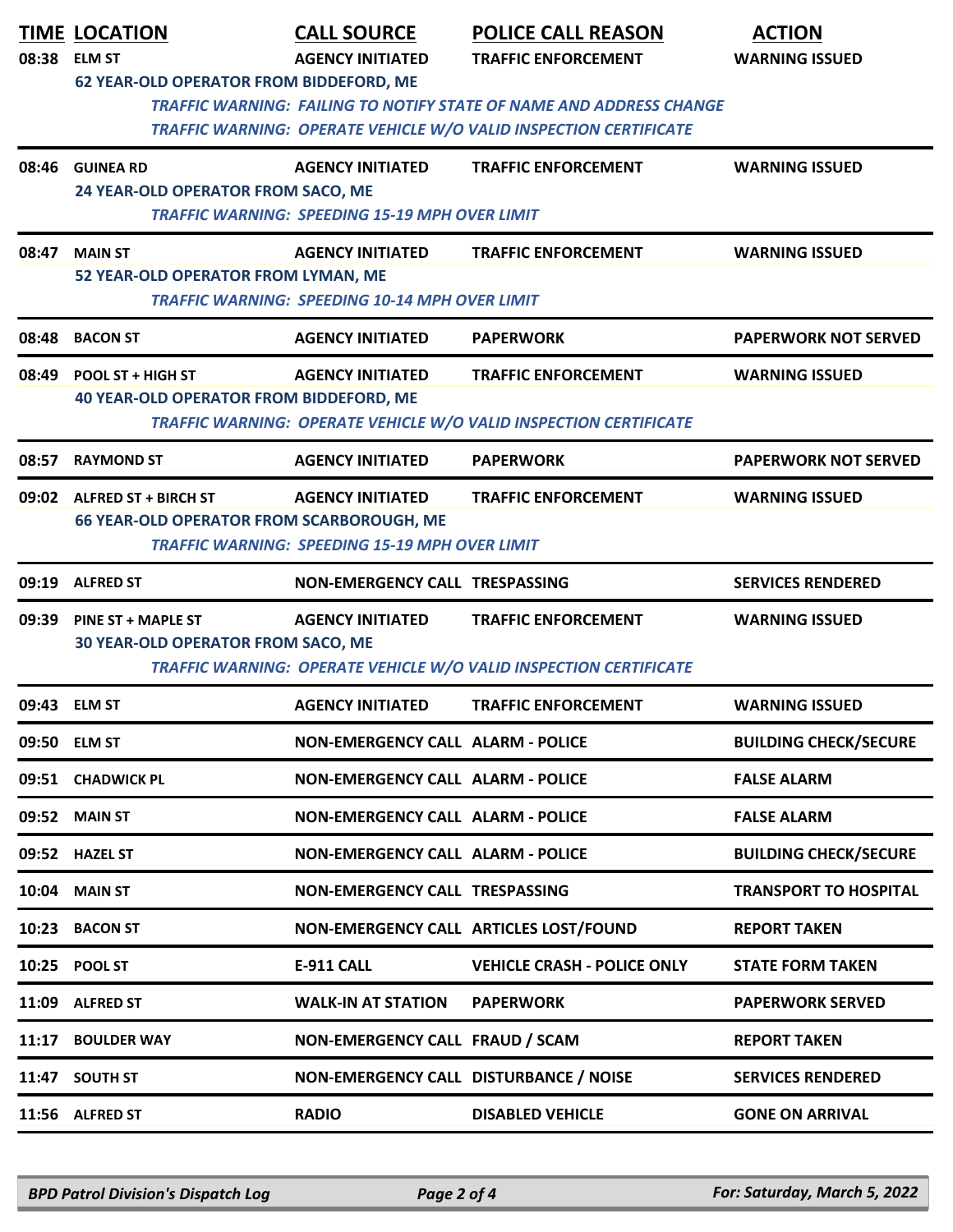|       | <b>TIME LOCATION</b><br>13:03 ALFRED ST                                   | <b>CALL SOURCE</b><br><b>NON-EMERGENCY CALL SUSPICION</b>                               | <b>POLICE CALL REASON</b>                                                                     | <b>ACTION</b><br><b>REPORT TAKEN</b> |
|-------|---------------------------------------------------------------------------|-----------------------------------------------------------------------------------------|-----------------------------------------------------------------------------------------------|--------------------------------------|
| 13:07 | <b>BACON ST</b>                                                           | <b>NON-EMERGENCY CALL JUVENILE OFFENSES</b>                                             |                                                                                               | <b>GONE ON ARRIVAL</b>               |
| 13:44 | <b>ALFRED ST + LAMBERT ST</b><br>19 YEAR-OLD OPERATOR FROM HAMPSTEAD, NH  | <b>AGENCY INITIATED</b>                                                                 | <b>TRAFFIC ENFORCEMENT</b><br>TRAFFIC WARNING: OPERATING VEHICLE WITH INADEQUATE BRAKE LIGHTS | <b>WARNING ISSUED</b>                |
|       | 13:58 ADAMS ST + JEFFERSON ST                                             | <b>AGENCY INITIATED</b>                                                                 | <b>ARTICLES LOST/FOUND</b>                                                                    | <b>REPORT TAKEN</b>                  |
|       | 14:22 BACON ST                                                            | <b>AGENCY INITIATED</b>                                                                 | <b>OUT FOR FOLLOW UP</b>                                                                      | <b>SERVICES RENDERED</b>             |
| 14:48 | WEST COLE RD + ENTERPRISE DR E-911 CALL                                   |                                                                                         | <b>VEHICLE CRASH - POLICE ONLY</b>                                                            | <b>SERVICES RENDERED</b>             |
|       | 15:05 WEST ST                                                             |                                                                                         | NON-EMERGENCY CALL CRIM THREAT / TERRORIZING                                                  | <b>SERVICES RENDERED</b>             |
|       | 15:11 ALFRED ST                                                           | <b>AGENCY INITIATED</b>                                                                 | <b>OUT FOR FOLLOW UP</b>                                                                      | <b>SERVICES RENDERED</b>             |
| 15:43 | <b>SEVIGNY AVE</b>                                                        | <b>WALK-IN AT STATION</b>                                                               | <b>MENTAL ILLNESS CASES</b>                                                                   | <b>CIVIL COMPLAINT</b>               |
| 16:15 | <b>MEDICAL CENTER DR</b>                                                  | <b>NON-EMERGENCY CALL THEFT</b>                                                         |                                                                                               | <b>REPORT TAKEN</b>                  |
|       | 16:16 WATER ST, SACO, ME                                                  | <b>AGENCY INITIATED</b>                                                                 | <b>OUT FOR FOLLOW UP</b>                                                                      | <b>SERVICES RENDERED</b>             |
| 16:45 | <b>BOULDER WAY</b>                                                        |                                                                                         | NON-EMERGENCY CALL VEHICLE CRASH - POLICE ONLY                                                | <b>SERVICES RENDERED</b>             |
| 17:22 | <b>MAIN ST</b>                                                            | <b>NON-EMERGENCY CALL FIGHTS</b>                                                        |                                                                                               | <b>SERVICES RENDERED</b>             |
| 17:32 | <b>ELM ST</b>                                                             | NON-EMERGENCY CALL DISTURBANCE / NOISE                                                  |                                                                                               | <b>SERVICES RENDERED</b>             |
| 17:55 | <b>POOL ST</b><br>92 YEAR-OLD OPERATOR FROM SACO, ME                      | <b>AGENCY INITIATED</b><br><b>TRAFFIC WARNING: FAILING TO YIELD RIGHT OF WAY</b>        | <b>TRAFFIC ENFORCEMENT</b>                                                                    | <b>WARNING ISSUED</b>                |
|       | 17:58 ALFRED ST + BIRCH ST<br><b>19 YEAR-OLD OPERATOR FROM ALFRED, ME</b> | <b>AGENCY INITIATED</b>                                                                 | <b>TRAFFIC ENFORCEMENT</b><br><b>TRAFFIC WARNING: OPERATING WITHOUT HEADLIGHTS AFTER DARK</b> | <b>WARNING ISSUED</b>                |
| 18:47 | <b>ALFRED ST + DENTAL AVE</b><br>23 YEAR-OLD OPERATOR FROM BIDDEFORD, ME  | <b>AGENCY INITIATED</b><br><b>TRAFFIC WARNING: OPERATING WITH INADEQUATE HEADLIGHTS</b> | <b>TRAFFIC ENFORCEMENT</b>                                                                    | <b>WARNING ISSUED</b>                |
| 18:50 | <b>MAIN ST</b>                                                            |                                                                                         | NON-EMERGENCY CALL ARTICLES LOST/FOUND                                                        | <b>REPORT TAKEN</b>                  |
| 19:14 | <b>MCKENNEY DR + SOUTH ST</b><br>43 YEAR-OLD OPERATOR FROM BIDDEFORD, ME  | <b>AGENCY INITIATED</b>                                                                 | <b>TRAFFIC ENFORCEMENT</b><br><b>TRAFFIC WARNING: OPERATING WITHOUT HEADLIGHTS AFTER DARK</b> | <b>WARNING ISSUED</b>                |
| 20:17 | <b>POOL ST + DECARY RD</b><br>21 YEAR-OLD OPERATOR FROM BIDDEFORD, ME     | <b>AGENCY INITIATED</b><br><b>TRAFFIC WARNING: SPEEDING 10-14 MPH OVER LIMIT</b>        | <b>TRAFFIC ENFORCEMENT</b>                                                                    | <b>WARNING ISSUED</b>                |
| 20:23 | <b>SOUTH ST</b>                                                           | <b>AGENCY INITIATED</b>                                                                 | <b>TRAFFIC ENFORCEMENT</b>                                                                    | <b>WARNING ISSUED</b>                |
| 20:43 | <b>EMERY ST</b>                                                           | NON-EMERGENCY CALL PARKING COMPLAINT                                                    |                                                                                               | <b>SERVICES RENDERED</b>             |

*BPD Patrol Division's Dispatch Log Page 3 of 4 For: Saturday, March 5, 2022*